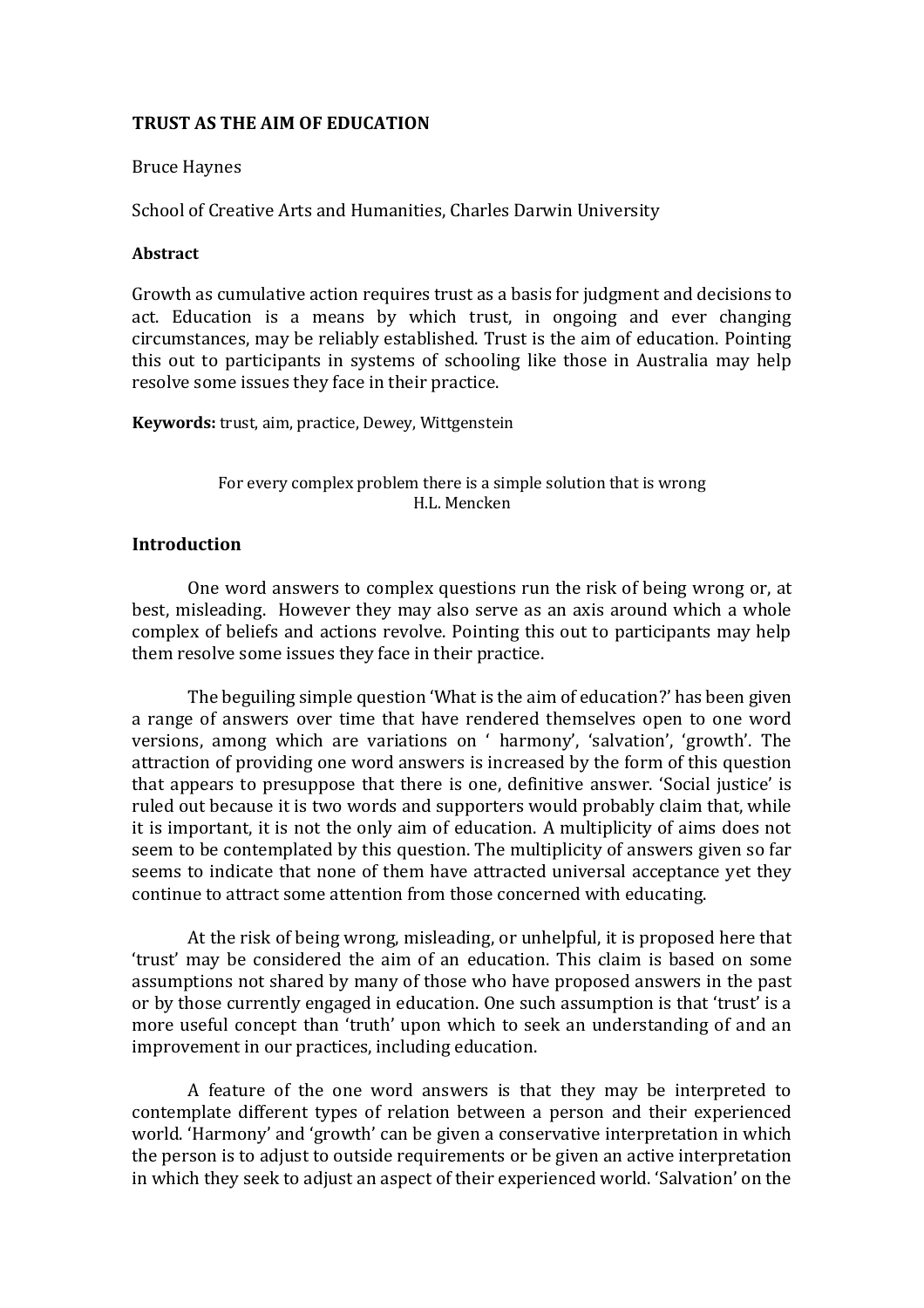other hand usually does not assume that the requirements for salvation are negotiable. "Salvation' does have a definitive determination but whether 'harmony' or 'growth' are achieved or progress is made towards their achievement is problematic. It may be helpful to distinguish been task and achievement senses of these words (Marshall, J.D. 2009) in consideration of the aim of education. 'Salvation' and 'growth' happen to the person whereas 'harmony' is a relation between the person and the experienced world. 'Trust' is relational but, unlike 'salvation' and 'truth', it has both a task sense and an achievement sense realisable within a person's lifetime.

One further preliminary point of clarification, 'education' may be one of many aims and purposes of formal compulsory schooling. The practical outcome of establishing an acceptable answer to the question 'What is the aim of education?' is that it can be used to help critique the practice of schooling, in its compulsory stage as well as activity before and after that stage.

### **Growth**

Dewey , J. (1966) stated that in a democratic society

… the aim of education is to enable individuals to continue their education – or that the object and reward of learning is continued capacity for growth. (p.100)

In directing the activities of the young, society determines its own future in determining that of the young…. this cumulative movement of action toward a later result is what is meant by growth. (p. 41)

Three ideas which have been criticized, namely, the merely primitive nature of immaturity, static adjustment to a fixed environment, and rigidity of habit, are all connected with a false idea of growth or development, - that it is a movement toward a fixed goal. Growth is regarded as *having* an end, instead of *being* an end. (p. 50)

One concern with 'growth' as the aim/end of education is that education alone is not sufficient for growth. Health, adequate resources, and a conducive physical and social environment would also appear to be contributors to growth. 'Growth' may be an aim/end of life but it seems a bit overstated to assert it is the aim of education when growth is not a discernable outcome of education. Insofar as growth is the aim of life and education contributes to life, so it shares that aim with other contributors. Another way of asking the question is 'What is the distinctive aim of education?' What is it that education contributes to the common aim that other contributors do not and, when identified, may help us better critique and improve our practices?

By rejecting a fixed goal for educational growth, Dewey seems to describe as education/growth whatever happens insofar as it is the cumulative movement of action towards a (any) later result. If the notion of growth does not provide any limitation on what series of actions lead to whatever result then education as merely providing the capacity for future action seems problematic. Even although democratic society is an assumed precondition for this conception of education as growth, such unconstrained action could lead to the destruction of the democratic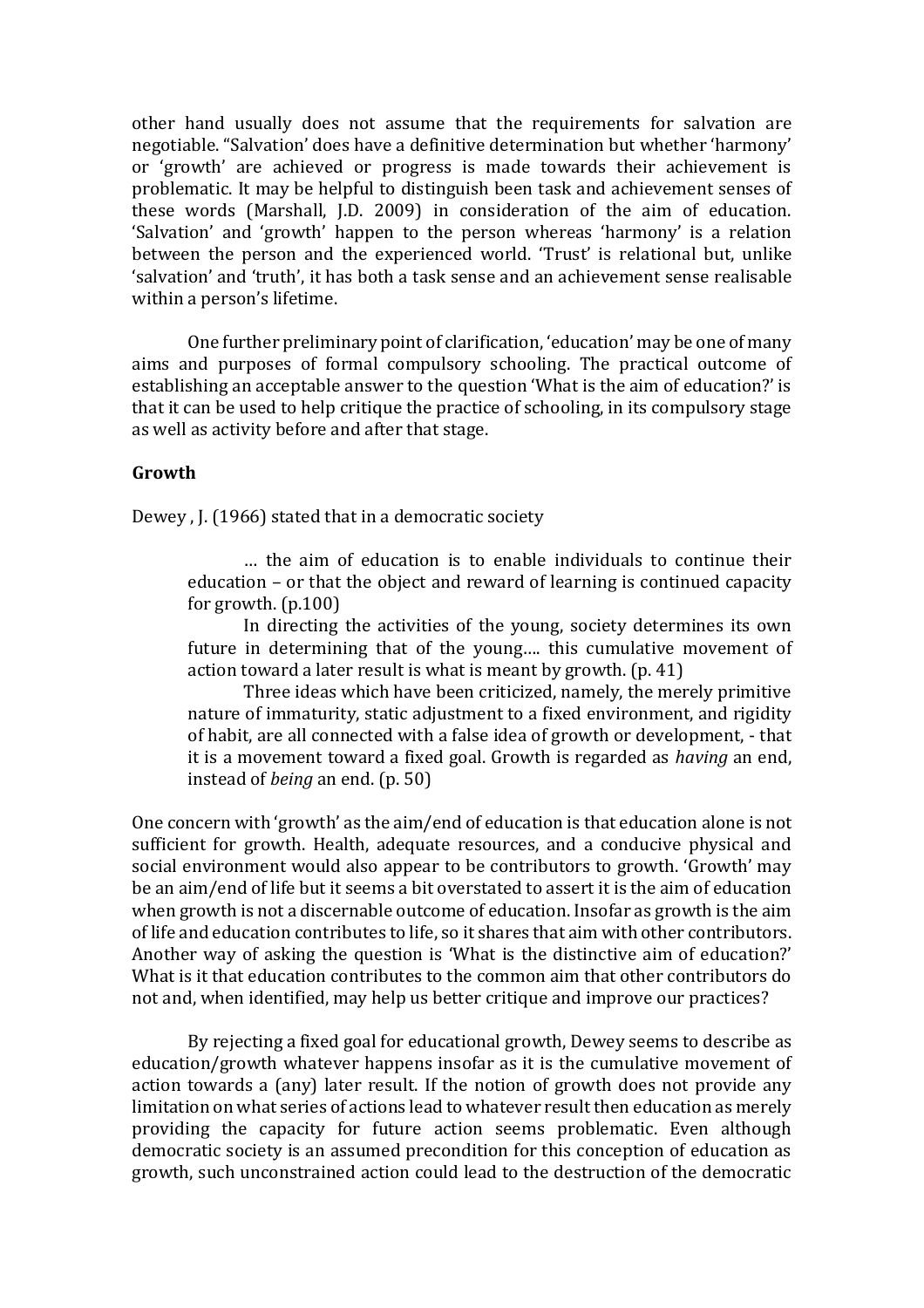society that spawned it. It may be seen to value longer lives or more capacity for action 'continued capacity for growth'. It does not seem to provide a way to decide whether the life was worth living. One way to address the matter would be to provide personal recommendations, based on cogent argument, for the adoption of such things as scientific problem solving and care for self and others.

#### **Trust**

150. How does someone judge which is his right and which is his left hand? How do I know that my judgment will agree with someone else's? How do I know that this colour is blue? If I don't trust *myself* here, why should I trust anyone else's judgment? Is there a why? Must I not begin to trust somewhere? That is to say: somewhere I must begin with not-doubting; and that is not, so to speak, hasty but excusable: it is part of judging. Wittgenstein, L. (1972, p. 22e)

We begin life trusting those things we experience in the inchoate form they present themselves to us. Trust is our default setting although then, as now, it is largely unwitting. As we extend our experiences and begin willful action we become aware of mistakes and doubt occurs. At some point, in order to act, we need to make judgments in doubtful circumstances.

140. We do not learn the practice of making empirical judgments by learning rules: we are taught *judgments* and their connection with other judgments. A *totality* of judgments is made plausible to us.

141. When we first begin to *believe* anything, what we believe is not a single proposition, it is a whole system of propositions. (Light dawns gradually over the whole).

142. It is not single axioms that strike me as obvious, it is a system in which consequences and premises give one another *mutual* support. Wittgenstein, L. (1972, p. 21e)

In the context of biological responses to the environment and habit formation, young persons learn to make the judgements trusted by those around them. As part of that process they make mistakes and doubt their understanding and/or competence. They learn to make trustworthy judgements. Empirical judgments are only part of what is required to take action. Normative judgments and conceptual understandings combined with technical competence and the will to act appropriately are also requirements.

What we encounter are practices (systems) of human endeavour in which we are taught judgments, what to do, how to do it well, and (perhaps) why it is worth doing. As the light dawns slowly over, if not the whole at least a sizeable portion of it, initial trust needs to be maintained, extended and made more robust. Appropriate ways of dealing with doubt and an understanding of acting on various levels of trust need to be acquired.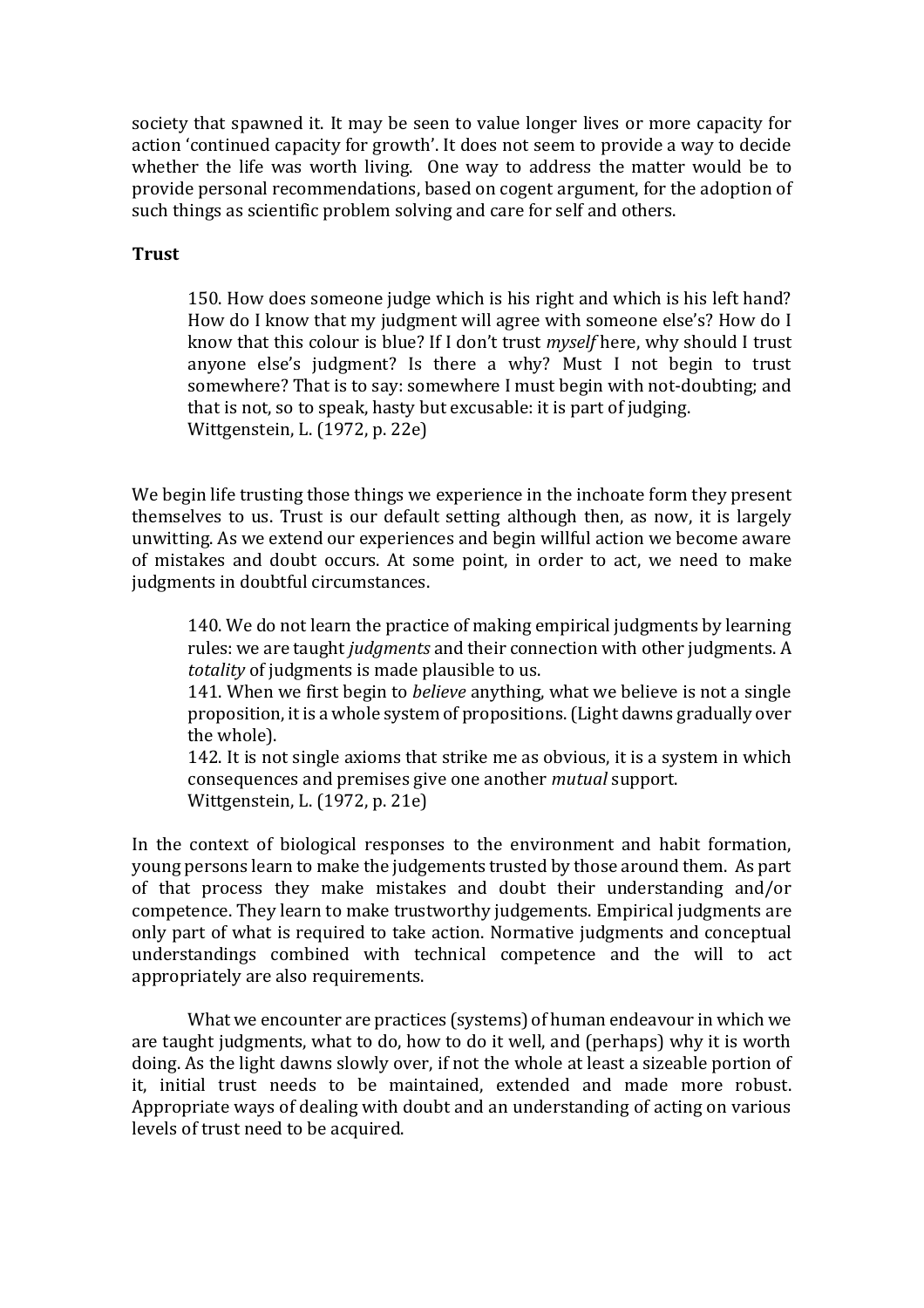A long held view requires us to seek truth as the basis for judgement. Truth is taken to be independent of the self and, once established, immutable. In some circumstances when judgement and/or action are required, time and evidence to establish truth are not available so truth may be regarded as an optional extra.

Trust is relational and nested in a specific practice located in time and space. Trust is fragile and requires maintenance. Trust is also accompanied by commitment.

# **Aim**

An aim seems to admit of both a linear and a non-linear interpretation whereas a goal seems to assume a target or a more achievable outcome. An aim may serve as an organising intention for activity designed to achieve an identified outcome or as Dewey (above) said 'having an end.' This is linear in that the action is from the aim to the outcome or goal. A non-linear aim may be a constitutive element that helps gives direction, coherence and a sense of worthwhile purpose to an activity or as Dewey (above) said '*being* an end'.

A non-linear interpretation of aim, aim in itself, being an end, an ultimate justification, etc., does not serve as a major premise that requires justification in a deduction leading to action. Nor is it necessary for a participant in an activity to be aware of, critically scrutinise, or otherwise justify the aim in order to participate rationally, properly or effectively in an activity.

One way to comprehend a non-linear aim is to compare it to an axis.

152. I do not explicitly learn the propositions that stand fast for me. I can *discover* them subsequently like the axis around which a body rotates. This axis is not fixed in the sense that anything holds it fast, but the movement around it determines its immobility. Wittgenstein, L. (1972, p.22e)

The aim of education may be likened to the axis around which the practice of education rotates in a mutually supportive way.

Another way to comprehend a non-linear aim is to see it as a Backing for Warrants that justify the application of Grounds to a Conclusion in an Argument (Toulmin, et al. 1979). A Backing is a rule, generalisation, aim or suchlike that make it proper or trustworthy or to argue in a particular way. Backings are accepted (if unwittingly by many participants) elements of a practice or tradition that are shared by participants and without which the practice could not be conducted or the language used in it understood.

The aim of education. if seen as a Backing, legitimates various Warrants that justify the relevance of some Grounds rather than others for the logical adequacy of an argument for a Conclusion. It has been thought that when a logically adequate Argument (one in which the strength of the Conclusion was matched by the strength of the Grounds) was identified, only then would the truth of the Grounds need to be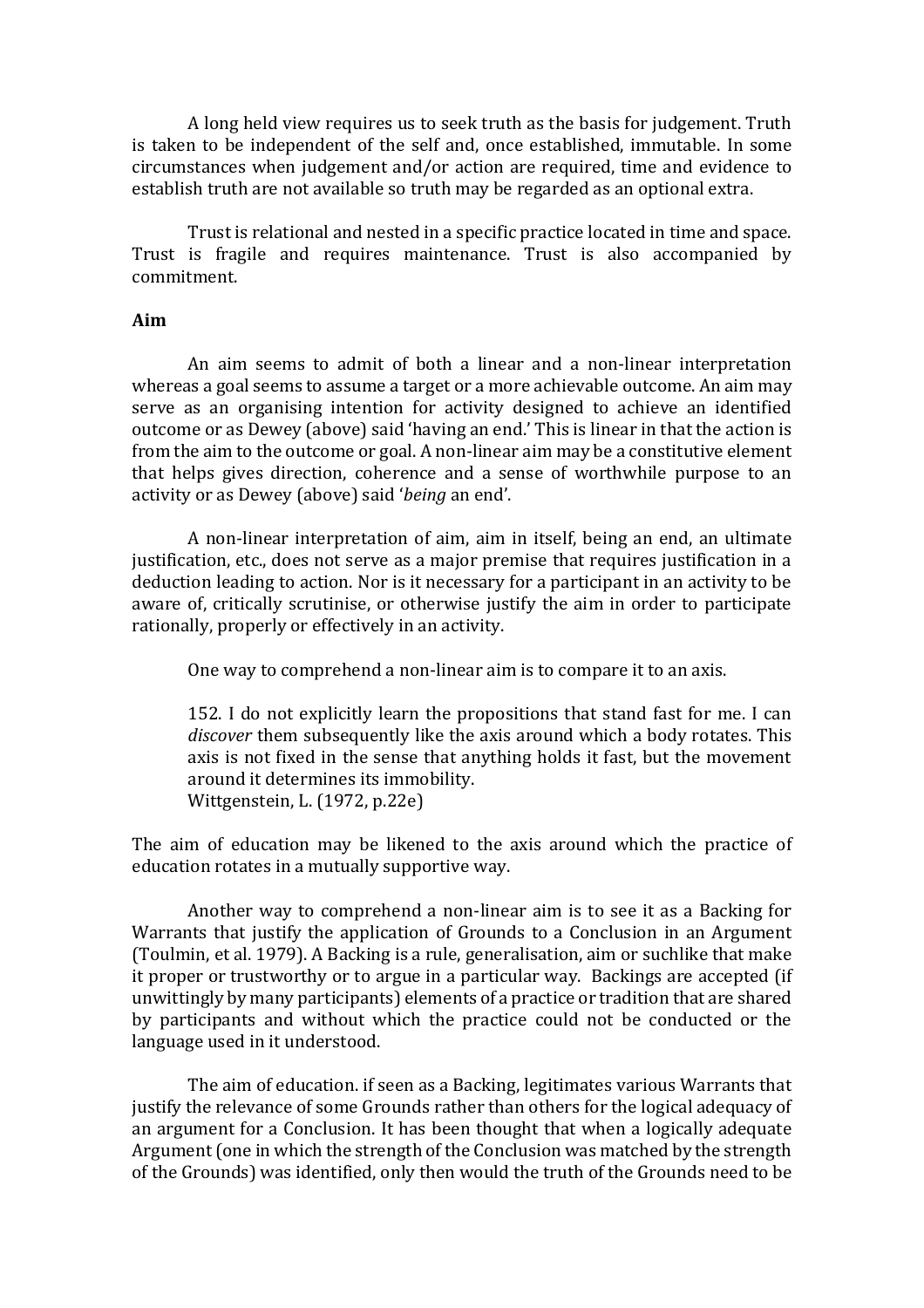tested to see if the Argument was acceptable. It is my contention that truth is only applicable to certain classes of Grounds even if, in principle, truth is something accessible to an inquirer. Instead, I claim, what is required of a sound Argument is that the Grounds are trustworthy. Truth (as warranted assertability) is an appropriate basis for trust in certain matters. Hence trust is the central issue in rational thought and action.

Like an axis or Backing, a non-linear aim cannot be justified from within the practice. It is bedrock on which the thrust for justification is turned. One has no need for recourse to elephants, turtles or monkeys to 'satisfy' an inquiry. A justification for the aim may be possible from another perspective. While the aim of education cannot be given an educational justification, instead an economic or political or historical or moral or aesthetic or other justification may be sought.

### **Trust as the aim of education**

Growth as cumulative action requires trust as a basis for judgment and decisions to act. Education is a means by which trust, in ongoing and ever changing circumstances, may be reliably established.

The point of identifying trust as the aim of education is that thereby, trust can be used as basis for clarifying and evaluating the educational value of the practice of schooling. Growth as cumulative action values ongoing action but not that the action is good, so additional argument was required by Dewey to advocate such things as democratic problem solving and the use of scientific method. Trust is located in the specifics of a situation and carries an expectation that trust is placed in what is more trustworthy rather than in the less trustworthy. Trust as the aim of education emphasises the role of educators to teach the best of what is available in the society and produce the best practitioners for a better society. Dewey, had he espoused trust rather than growth as the aim of education, could have entitled his work 'Democracy and American Education'.<sup>i</sup>

Fundamentally, emphasis on the role of trust as the aim of education in systems of schooling like those in contemporary Australia enables an educational critique of the assumptions underpinning the officially sanctioned practices. Assumptions in need of critique are that success of the Australian schooling system is to be measured in PISA test scores, in growth of Australian GDP, and in the Government retaining power. Trust provides an alternative to the assumption that schooling is to provide an identified and mandated set of skills, knowledge, attitudes and values that will equip the young to enter the workforce and be productive contributors throughout their lifetime. In a future that is more likely to see increasing numbers of wholly adequate persons unable to find meaningful paid employment for much or all of their life, the current dominant assumptions condemn schools, teachers and students to an exercise in frustration.

# *Responsibility*

Trust as the aim of education shifts the responsibility to the school, teacher and student to identify what is trustworthy rather than accept the imposition by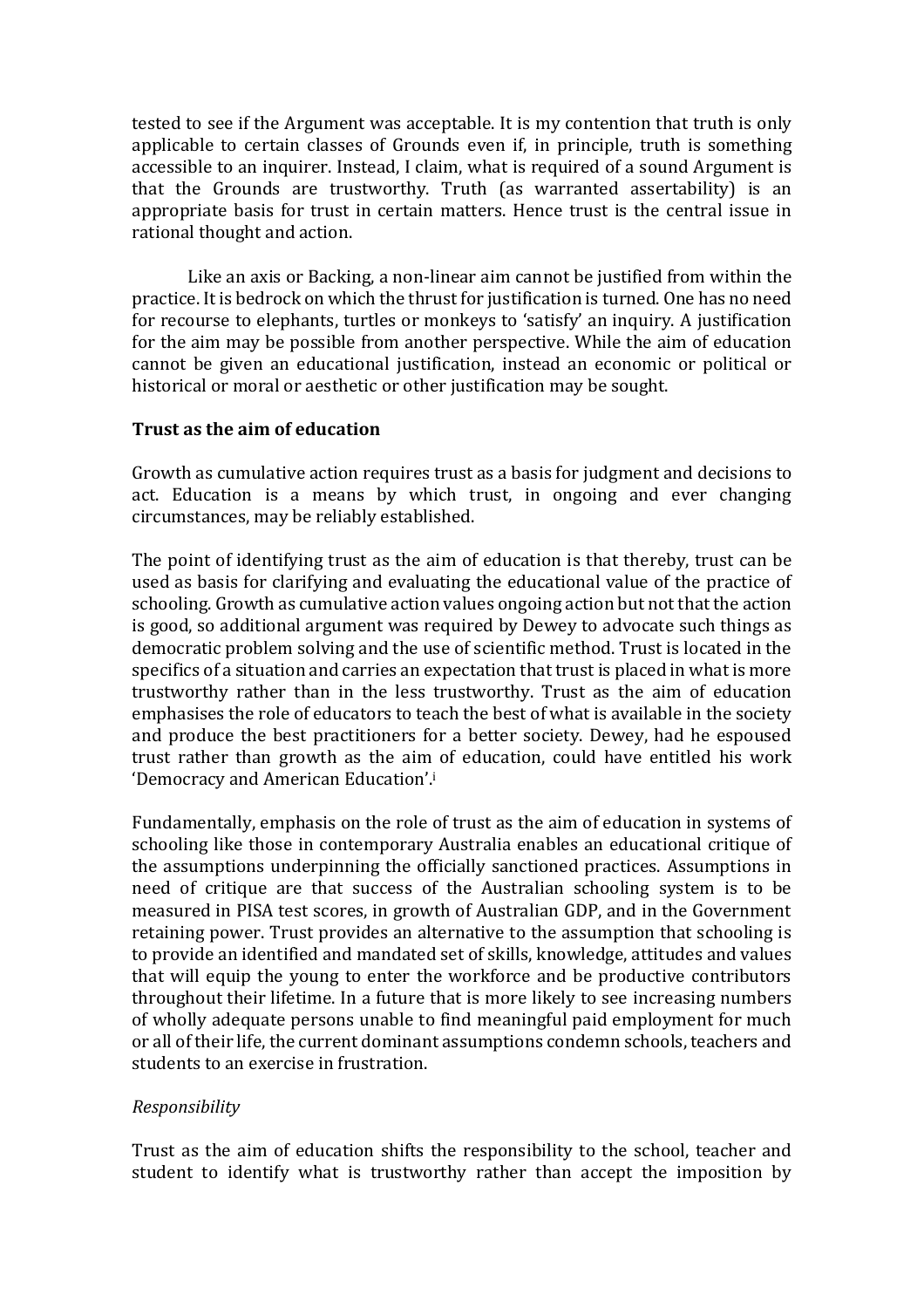authorities of the mandated curriculum. This is not to revert back to an individualist 1960s 'do your own thing' or relativist 'anything goes'. It is to emphasise the responsibility to establish trust relations between the individual and the world mediated by the best practice of the relevant community.

Schooling authorities have a significant role to play in providing curriculum resources to assist those educating and thus avoiding the 1970s mistake of leaving it to schools or individual teachers or each student to identify what is worth knowing or doing, how to do it, and whether it has been done well. It is the responsibility of authorities, in schooling as in any other practice or tradition, to identify and maintain the defining assumptions, concepts, values, standards and way of doing things of that evolving practice.<sup>ii</sup> It is also their responsibility to identify where there are legitimate alternatives, where there is uncertainty, and where there is controversy. They are responsible for enabling participants' handling of these aspects of the practice so as to permit trust to be established and effective.

It is the responsibility of schools, within the bounds of the practice, to establish an environment conducive to students establishing appropriate trust relations and to facilitate the role of teachers to adapt the school approach to meet the identified needs of the individuals in their class in terms of the trust relations in the various communities in which they participate.

It is the responsibility of the students to be the best person they can and that judged in terms of being a trustworthy participant in the various communities of practice in which they engage.

# *Research*

Research into schooling could seek to identify general patterns of trust relations central to schooling, how these are maintained, why they break down, and how they may be improved. Teachers' knowledge research could focus on the trust relations of teachers and where and how attention to aspects of those relations could improve teaching practice. The results of such research could be used to inform teacher education programs and enable inexperienced teachers to focus on the trust relations central to the success of their practice.

Research in a school could seek to identify the particular trust relations in the school, classroom and community. The results of such research could be used by the schools to focus its attention on maintaining and improving those relations as a central feature of its accountability to the community. Instead of constructing league tables of test results on a limited range items, reporting of student progress, teacher efficacy and school adequacy could be made in terms of indicators related to crucial trust relations.

Research into curriculum could seek to identify the trust relations in the subject practice and how best to assist students become proficient in them. This could facilitate a shift of focus towards enabling students to make trustworthy judgements in the curriculum subjects. Instead of applying the results of rat behaviour research